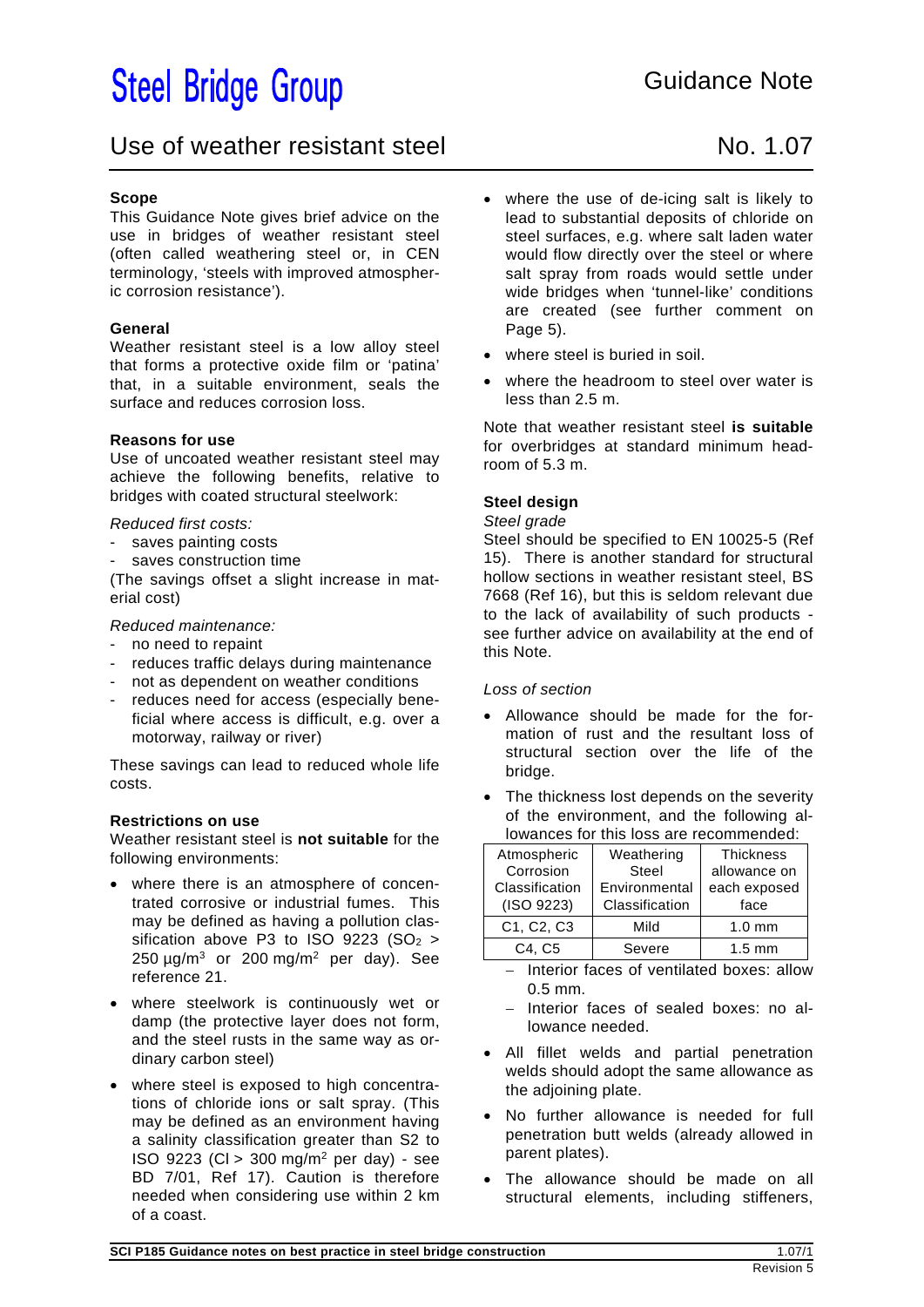bracings, etc. No allowance should be made to weather resistant steel bolts.

#### *Global analysis and stress analysis*

The analysis of the structure can be carried out using gross cross section properties, but stress calculations should be based on the net section after deduction of corrosion allowances.

#### **Fatigue design**

Fatigue need not be of any more concern than with other structural steels. Although the small corrosion pits on a weather resistant steel surface would lead to a lower fatigue resistance in elements that are unwelded and free from holes and stress concentrations, the defects or imperfections inherent in welded details usually govern fatigue life. The corrosion pits on a weathered surface are smaller than weld defects and therefore do not affect the fatigue life. Although Table 8.1 of EN 1993-1-9 (Ref 22) 'downrates' the fatigue category for five unwelded details if the element is of weathering steel, the modified category is in most cases not less than the limit in Table NA.1 of the UK NA.

Additionally, the corrosion allowance provides additional reserve in the calculation of design life.

#### **Detailing**

The detailing of weather resistant steel bridgework is essentially the same as for coated steelwork, except that the consequences of poor detailing are likely to be more severe in terms of poor durability and appearance. The following advice is particularly appropriate to bridges with weather resistant steel.

- Detail girders to encourage drainage. Avoid traps for moisture and debris (e.g. grind flush the top surface of all butt welds on the bottom flanges of beams, provide 50 mm radius cope holes where web stiffeners are attached to the bottom flange), and provide good ventilation.
- Ensure good access for inspection, monitoring and cleaning of debris, etc.
- If there are local areas that would be subject to especially severe conditions, specify local painting (although it is better

to adopt measures to avoid severe conditions, if that is possible).

- Minimise the number of deck joints, ideally use continuous or integral construction.
- Where joints do occur, ensure access is good and ensure that a positive drainage system is provided, preferably of a nonmetallic type.
- Locate joints such that leaks would not run down the steel face or stain materials that cannot be easily cleaned. Avoid concrete, galvanised steel, unglazed brickwork, stone and wood where there may be runoff.
- A sealant should be provided at interfaces between weathering steel and concrete.
- Avoid crevices, e.g. lapping plates, otherwise capillary action will occur and rust packing will distort or burst the connection.
- Ensure water/condensation will not form localised drips; this would cause pitting in the steel section.
- For slab-on-beam highway bridges, choose wide cantilevers with well-formed drips (this avoids staining of girder face and possible differential corrosion), although cantilevers in excess of about 2 m are more difficult to construct and are therefore rarely used.
- Avoid bi-metallic joints, which may promote local corrosion. Note that small components of 'more noble' metals (such as stainless steel bolts) are unlikely to cause problems. (For further comment on bi-metallic joints at bearings, see Page 6.)
- Measures to discourage public access to the girders should be considered to reduce the incidence of graffiti, which is difficult to remove.

Reference 11 gives some typical good and bad details.

#### *Drainage from weather resistant steel*

Ensure that run-off water from the steel surface cannot run down concrete faces (e.g. avoid crossheads that project beyond the outer edges of box girders).

- Provide generous falls to bearing shelves.
- Provide drip plates to collect or deflect water.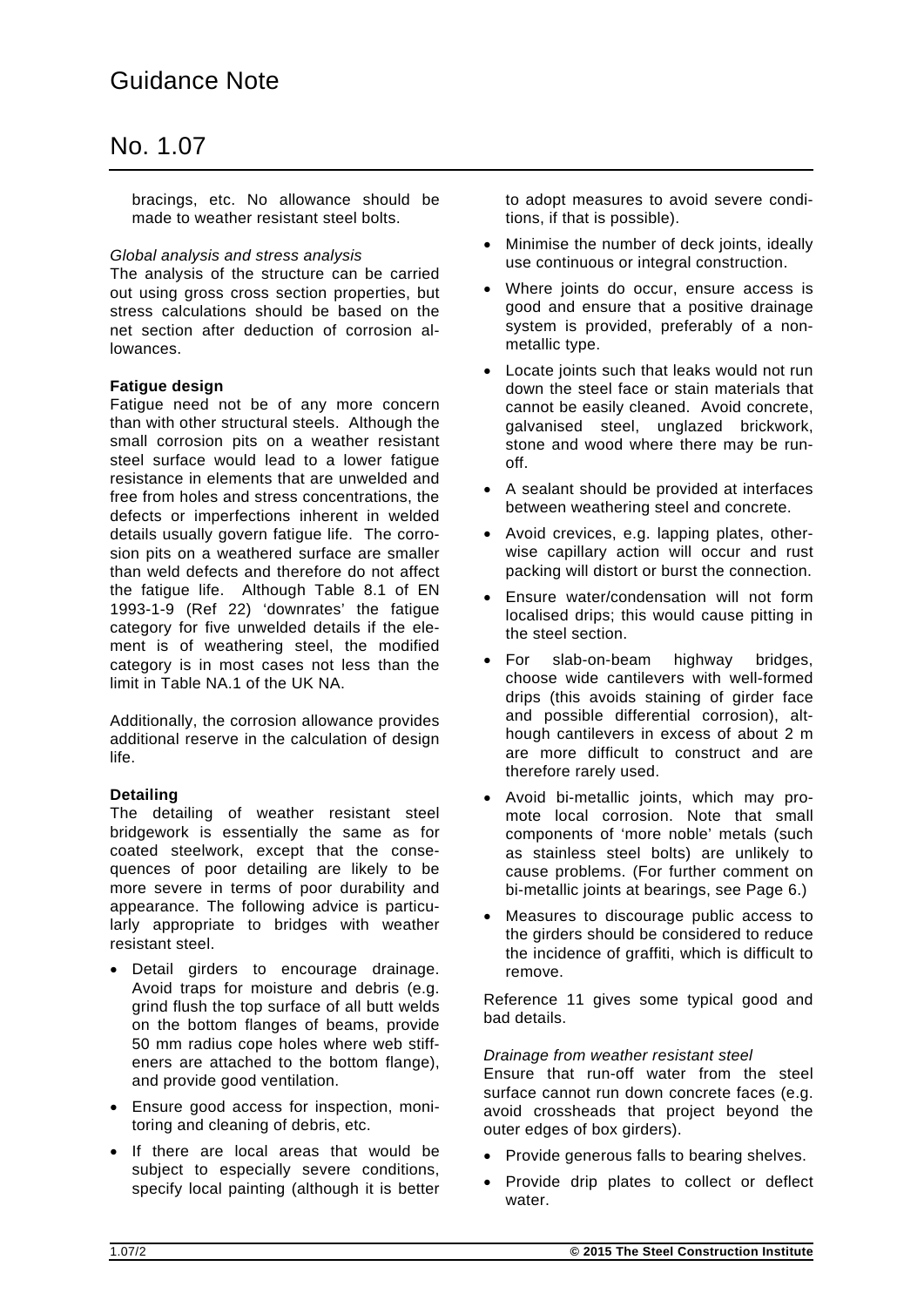Non-metallic outlet pipes from the deck should be of sufficient length to ensure that the discharged water does not spray onto the adjacent steelwork.

#### **Welding of weather resistant steel:**

EN 1090-2 requires in clause 7.5.10 that "Welds on steels with improved atmospheric corrosion resistance shall be carried out using appropriate welding consumables". These may be matching consumables, containing approximately ½% Copper and other alloy elements for Submerged Arc Welding (121, 122), Manual Metal Arc (111) and Metal Active Gas (135) processes. Alternatively, they shall be either 1Cr ½ Mo, or 2 Ni for 121 and 122 processes; or 1Cr ½ Mo, or 2½ Nickel for 111 and 135 processes.

The term 'matching' in relation to electrodes is a little misleading. In reality it means electrodes which will cause the welds to weather in a similar manner to the parent material.

However, it has been shown in practice that it is best to avoid the use of matching electrodes in some situations, because the resulting weld metal becomes copper-rich, and this can lead to difficulties if the weld is also restrained. Hence, the use of C-Mn consumables is recommended only for the following situations:

- Single run fillet welds up to 8 mm leg length using the processes 121 to 125, 135 and 136. (Note that with deep penetration, 8 mm leg length fillet welds provide the equivalent strength of 'ordinary' 10 mm fillet welds).
- Butt welds formed by a single run from each side.
- Square edge butt welds using the 'punchthrough' technique with the 121 to 125 processes.

(The first two situations are covered in the SHW, clause 1805.5, Ref 19.)

For the above situations there is enough dilution of the weather resistant steel alloying elements into the weld pool to give the corrosion resistance.

EN 1090-2 states that for multi-run fillet and butt welds, the main body of the weld can be made using C-Mn electrodes, capped off with matching electrodes. It is important that any exposed edges should also be capped with matching electrodes.

Multi-run butt welds using the semi automatic sub arc process and weather resistant steel electrodes give satisfactory results. Such welds are usually used for pre-assembly butts in webs and flanges, and are therefore unrestrained. Such butted plates are often subsequently cut into their final shape after welding and it is therefore useful to have the full weather-resistant properties throughout the thickness of the weld.

#### **Bolted connections**

- Use preloaded bolts, even for nonstructural connections, to ensure close contact and avoid crevice corrosion.
- Specify bolts with similar weathering properties, i.e. with chemical compositions complying with ASTM A325, Type 3, Grade A, or equivalent. Never use ordinary plated bolts, as protection would be sacrificed.
- The slip factor may be taken as that for ordinary structural steel, and research (Ref 6) has shown that the effect of rusting caused by weathering of the faying surfaces between their preparation and assembly is not normally significant.
- Adjacent to an edge, use a maximum bolt spacing of 14 times the thickness of the thinner plate or 175 mm (whichever is less); use a maximum edge distance of 8 times the thickness of the thinner plate or 125 mm. (Alternatively, protect the joint.)
- Do not specify load-indicating washers, as this leaves crevices (in any case, they are not available in weather resistant steel).

Where bolt spacings are wider than recommended above, or where there are features thought to increase the risk of water intake, the joints should be protected by suitable sealants.

#### **Surface finish**

 For uniform appearance, specify the removal of mill scale and contaminants and give an all-over post fabrication blast clean with chilled iron grit or non-metallic grit to a minimum standard of Sa2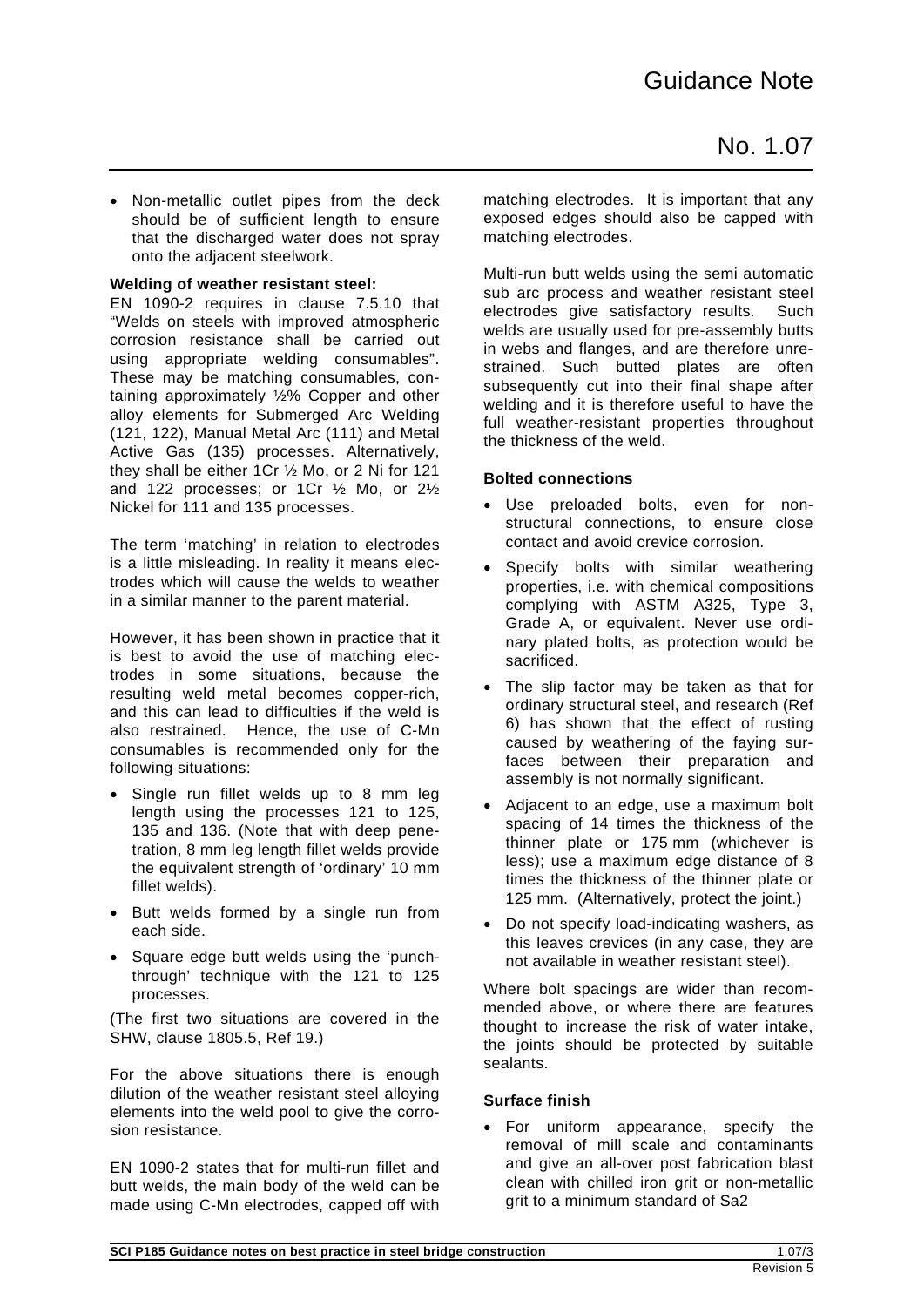- The use of wax base markers (during fabrication) must be prohibited, because trace amounts will remain, even after blasting, and these will become very apparent after weathering
- Local painting of vulnerable areas may be acceptable: select a colour match corresponding to that which will exist after about two years of weathering (i.e. dark brown).
- Do not use enclosures for new weathering steel bridges. They are designed to inhibit corrosion and are therefore not compatible or economic for use with weather resistant steels. However, they may be appropriate as a remedial measure in the unlikely event that the weathering steel does not perform satisfactorily.

The external faces of outer girders may sometimes be painted for reasons of appearance. However, this will reduce the cost and maintenance benefits of using weather resistant steel.

The outer surfaces of box girders may also be painted for aesthetic reasons, or where the external environment is not suitable for unpainted weathering steel. The use of weathering steel in such cases yields health and safety benefits, because maintenance work inside the box girder is minimised.

#### **Construction**

Care is needed on site with both storage and handling of the steelwork such that the developing rust 'patina' is not damaged. Although the 'patina' will re-form, it will appear nonuniform until that time. In addition, grout runs from deck concrete operations should be avoided, as they will adversely affect the steelwork, which may necessitate a final blast cleaning after site erection. During construction, piers and abutments should be protected from rust staining, as the 'patina' forms, by wrapping them in protective sheeting until the final construction inspection is made.

#### **Inspection and monitoring**

 'As-built' records should show vulnerable locations and record initial steel thicknesses at specific and re-locatable (well marked) positions.

- Visual inspection of critical areas should be carried out at intervals not exceeding two years; thickness measurements should be taken at six-yearly intervals. If, after at least 18 years, the predicted loss of section exceeds the original loss allowances over the design life (120 years according to the NA to BS EN 1993-2, Ref 22), then a protective system may have to be provided at an appropriate time.
- Inspectors assessing surface condition should be able to distinguish between a tightly adhering rust coating (which is performing satisfactorily) and one that has granular or flaky appearance (which are danger signs). The surface may be 'dusty' in the early stages; this is acceptable.

#### **Routine maintenance**

Surfaces contaminated with dirt or debris should be periodically cleaned by lowpressure water washing where practical, taking care not to disrupt the protective 'patina'. Overhanging vegetation causing continuous dampness should be removed, and drainage systems should be regularly cleared. Any leaks should be traced to their source, and the drainage systems or joints responsible should be repaired or replaced. If there is evidence of 'pack-out' of crevices at bolted joints, then the edges of the joint should be sealed with an appropriate sealant.

#### **Remedial measures**

If in practice it is found that chlorides are adversely affecting the stability of the rust 'patina', and causing corrosion of the substrate, then annual low-pressure water washing at the end of the de-icing period can alleviate the problem.

Other remedial measures include blast cleaning to remove the rust 'patina', and repainting either in part or of the whole bridge, and enclosure of the steelwork in a proprietary system.

#### **Removal of graffiti**

The removal of chalk graffiti should be achievable by using low pressure water jetting, taking care not to disrupt the protective rust 'patina'. Such an operation is unlikely to affect the durability of the structure.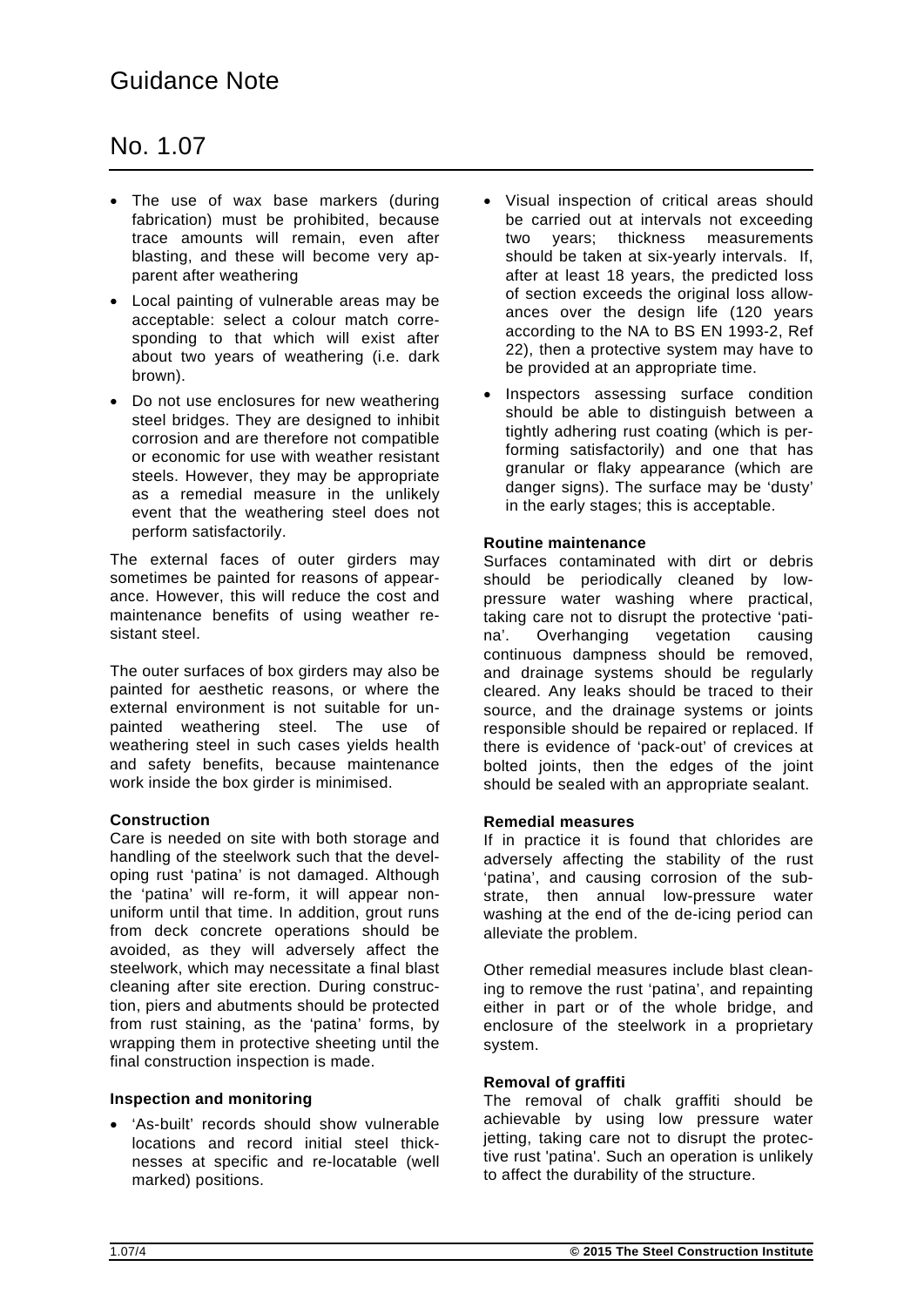The removal of spray paint will probably require higher pressures that are more likely to remove the protective rust 'patina', particularly if abrasives have to be used. Unfortunately, it is difficult to predict the degree of damage to the rust 'patina' (and hence the effect on durability) as that depends on how hard it proves to remove the paint. This in turn depends on a number of factors including the type of spray paint, the age of the graffiti, and the original condition of the rust 'patina'. However, should removal of the rust 'patina' be required to remove the graffiti, then the weathering process will have to start again. Clearly it is not advisable to do this too many times, as it will adversely affect the durability of the structure.

In terms of developing a maintenance strategy, a fall back position (if repeated graffiti removal does adversely affect the durability) would be to locally paint the affected area (i.e. outside face of the outer girder) in a colour to match that of the mature steel.

#### **Availability**

As weathering steel is not produced in the same quantities as conventional structural steels, designers should take into account the availability of weather resistant steel plates, sections and bolts at both the concept and detail design stages. The following comments relate to availability from Tata Steel.

#### *Plates*

Plates may be obtained direct from the mill, where a minimum quantity of 5 tonnes per width and thickness applies, or from ASD Glen Metals (the UK main steel stockist for weathering grades). Details of available plate lengths, widths, and thicknesses are given on SteelConstruction.info (Ref. 12)

#### *Sections*

Tata Steel no longer produce rolled sections in weather resistant steel grades. I-section girders for ladder deck cross girders and for main girders of short span multi-girder bridges can be economically fabricated from plate. Angle and channel sections for bracing members can also be fabricated from plate and since the quantity of these members is likely to be small in most cases, there is only a modest cost penalty. Nevertheless, it may be more economic to choose arrangements that use minimal amounts of bracing – avoiding the use of knee bracing in ladder deck construction, for example, or using a stiff Isection between a pair of girders, rather than a triangulated arrangement of angles. Steelwork contractors can advise on the practicability of fabricating bracing members and the alternative options.

#### *Hollow Sections*

Hollow sections to BS 7668 are no longer available from Tata Steel. If the use of such sections is desired, then an alternative supply route should be established at a very early stage in the design process.

#### *Bolting assemblies for preloading*

The majority of weathering grade preloaded bolts (HSFG bolts) used in bridge construction are currently imported. Many come from North America (in imperial sizes and to US specifications), but often they can be sourced from elsewhere in metric sizes.

Hence, the recommended approach to this issue is to standardise the connection design on the use of M24 bolts, but to choose bolt spacings to suit 1" bolts, as this will maximise the procurement options available to steelwork contractors, i.e. they can substitute 1" bolts for M24s without adversely affecting the layout or design of the connection.

Alternatively, if it is known that the steelwork contractor will be importing weathering grade bolting assemblies from North America, it is clearly more economic to use the additional resistance due to the slightly larger 1" bolts in the connection design.

It is advisable to talk to fabricators about the use of such bolts at an early stage in the design process, and be flexible to accommodate alternative proposals.

#### **Additional comment**

#### *'Tunnel-like' conditions*

'Tunnel-like' conditions are produced by a combination of a narrow depressed road with minimum shoulders between vertical retaining walls, and a wide bridge with minimum headroom and full height abutments. Such situations may be encountered at urban / suburban grade separations. The extreme geometry prevents roadway spray from being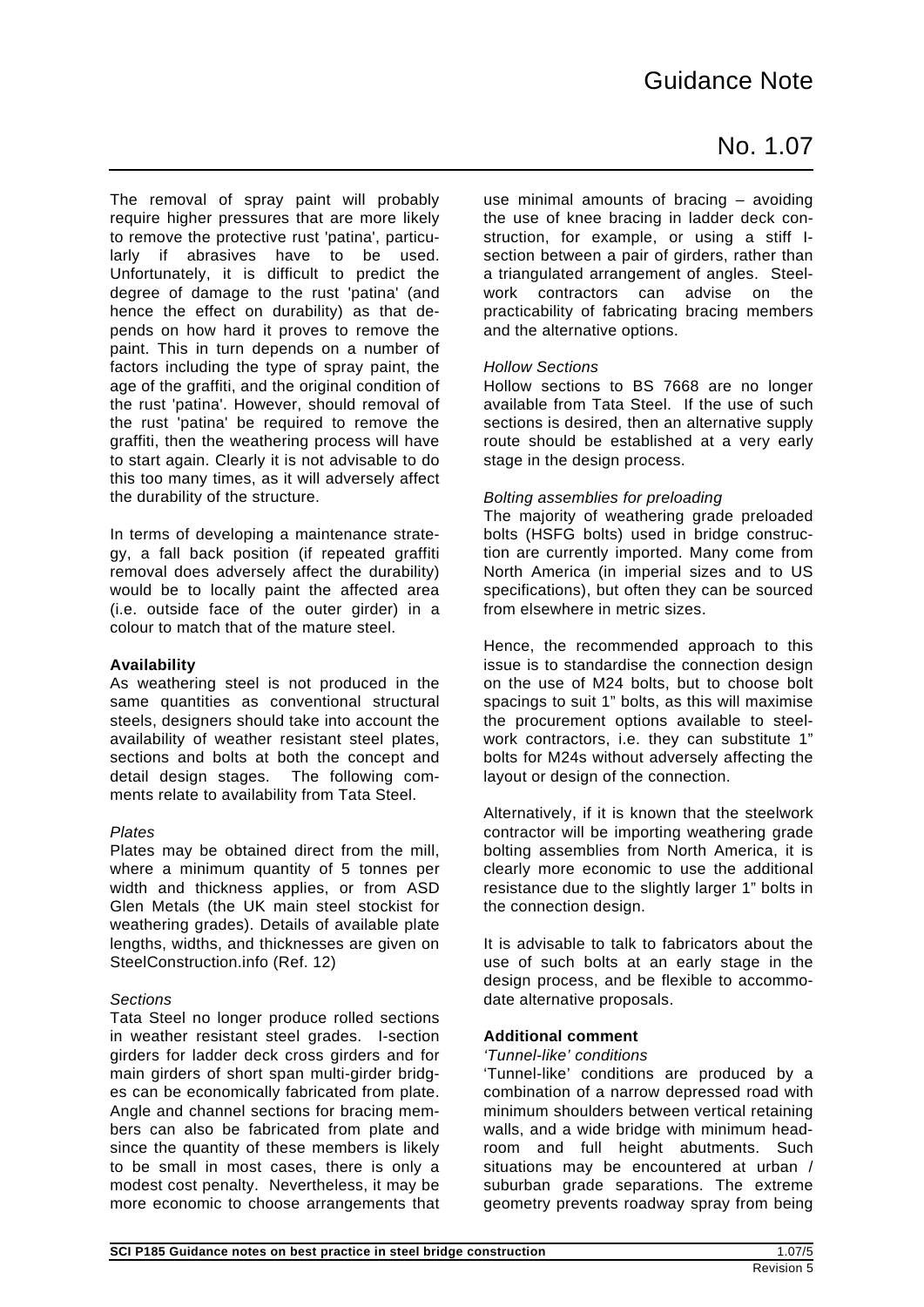### Guidance Note

### No. 1.07

dissipated by air currents, and it can lead to excessive salt deposits on the bridge girders.

#### *Risk of bimetallic corrosion at bearings*

 For bi-metallic corrosion to occur two dissimilar metals need to be in direct electrical contact with each other and an electrolyte. Aspects that influence bimetallic corrosion are the nature and conductivity of the electrolyte, the relative surface areas of the anodic and cathodic metals, and the respective positions in the galvanic series.

For the majority of weathering steel bridges, the only area to consider in terms of this effect is the connection between the steel girders and the structural bearings.

For the case of weathering steel girders on ordinary structural steel bearings, there is no significant difference between the reactivity of the two metals and as the ordinary structural steel is painted, there is no contact with an electrolyte. Hence bimetallic corrosion is unlikely to occur.

For the case of weathering steel girders on stainless steel bearings, there is a significant difference between the reactivity of the two metals and as both metals are uncoated, there is potential for contact with an electrolyte. However, the surface area of the weathering steel (that would corrode preferentially to the stainless steel) is vast in comparison to the small stainless steel bearing. In addition, the bearings are generally sheltered, so electrolyte is rarely present. Hence, the level of bimetallic corrosion is unlikely to be significant.

However, It is advisable to seal the interface between the stainless steel bearing and weathering steel tapered bearing plate, as this will reduce the level of localised bimetallic corrosion. The sealant removes the risk of accelerated corrosion associated with crevices, and effectively introduces a break in the electrical circuit that reduces the level of bimetallic corrosion. For the circuit to be complete, a film of water would have to extend from the bearing over the surface of the sealant and on to the tapered plate

### **Further reading and references**

*Research papers:*

- 1. P ALBRECHT and A H NAEEMI, Performance of weathering steel in bridges, NCHRP Report 272, Transportation Research Board, Washington, 1984
- 2. M McKENZIE, The Corrosion of Weathering Steel Under Real and Simulated Bridge Decks, Transport and Road Research Laboratory, Crowthorne, 1990
- 3. J W FISHER, Fatigue Resistance of Weathering Steel Components, Lehigh University, 1989
- 4. P ALBRECHT and M SIDANI, Fatigue Strength of Weathering Steel for Bridges, University of Maryland, 1987
- 5. K YAMADA and Y KIKUCHU, Fatigue Tests of Welded Weathered Joints, Journal of Structural Engineering, Vol 110, No. 9, 1984
- 6. HSFG bolted connections using weathering steel materials, R.J.Lark, Bridge Engineering 157 Issue BE2, Thomas Telford, London, June 2004

*Guidance to users:* 

- 7. P ALBRECHT, S K COBURN, F M WAT-TAR, G L TINKLENBERG and W P GALLAGHER, Guidelines for the use of Weathering Steel in Bridges, NCHRP Report 314, Transportation Research Board, Washington, 1989
- 8. C.N.DOLLING, R.M.HUDSON, Weathering steel bridges, Proceedings of the ICE, Bridge Engineering, Volume 156, Issue 1, 2003.
- 9. WILLIAM L MATHAY, Uncoated Weathering Steel Bridges, AISC Marketing Inc, Pittsburgh PA, 1993
- 10. F FISCHER and U ROXLAU, Projekt 191, Anwendung wetterfester Baustähle im Brückenbau, University of Dortmund, 1992
- 11. The Use of Weathering Steel in Bridges, ECCS Advisory Committee 3 Steel Bridges, No. 81 (2001).
- 12. Steel Construction website: www.steelconstruction.info/Weathering\_st eel, BCSA, Tata Steel, SCI.